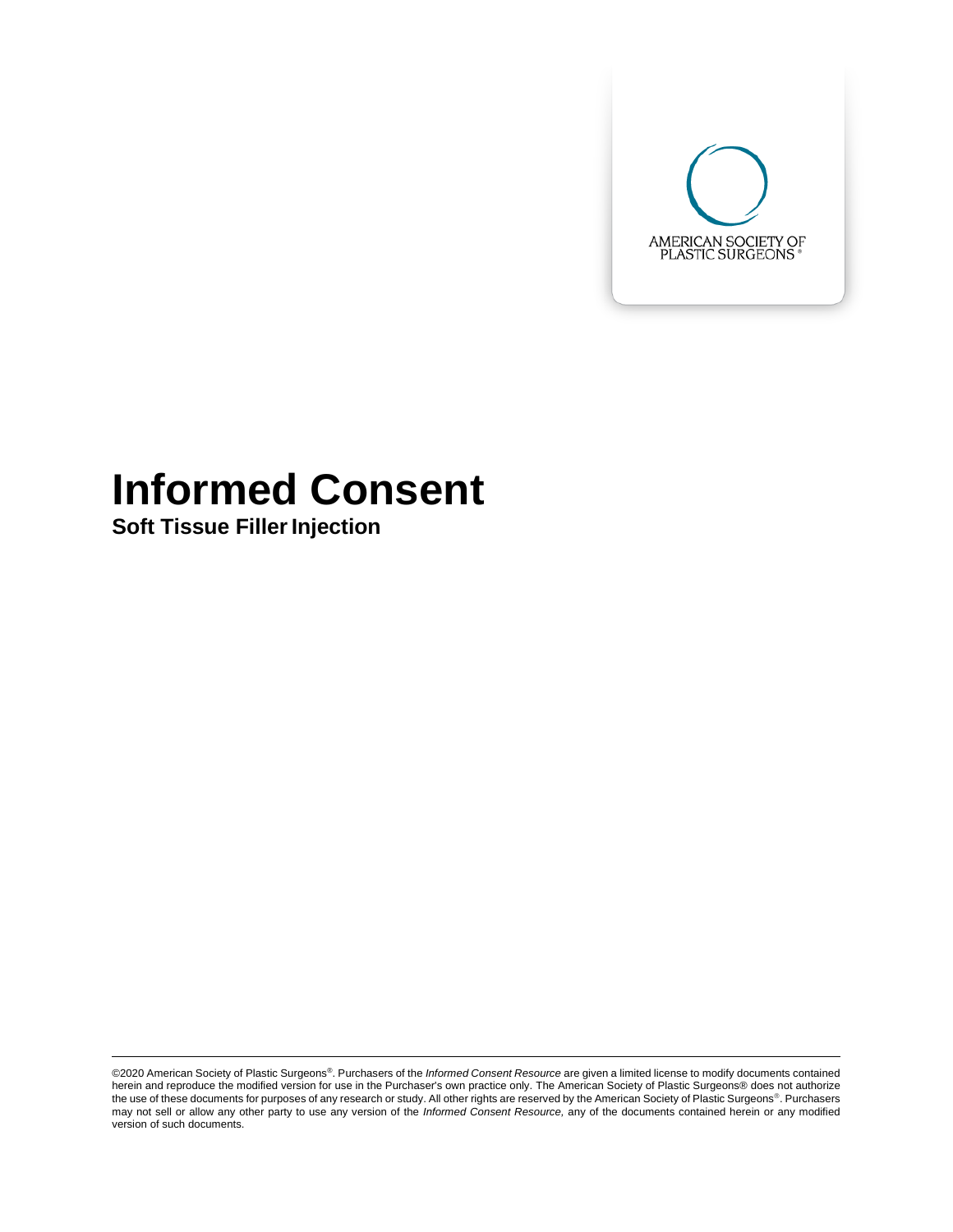#### **INSTRUCTIONS**

This is an informed consent document to help you learn about tissue filler injection therapy. It will outline the risks and other treatments.

This consent form covers injections using the set of the set of the set of the product(s).

It is important that you read the whole document carefully. Please initial each page. Doing so means you have read the page. Signing the consent agreement means that you agree to the surgery that you have talked about with your plastic surgeon.

#### **GENERAL INFORMATION**

"Fillers" is a broad term. It includes many different products that can be used to add volume to soft tissues in areas where you have medical issues. It can also be used to fix areas where you don't like how you look. Fillers can smooth out wrinkles, restore fullness, or add volume. Each filler is made of a different material and has different purposes. Some fillers last longer than others and are considered permanent, though some last for a long time. Most fillers give you visible results at once. Some like Sculptra increase fullness over time. Some fillers (such as "hyaluronic acid fillers") can be reversed by injecting certain enzymes. Other fillers cannot be easily reversed.

Fillers cannot stop you from aging. They can only make wrinkles, lines, and other appearance issues less obvious for a short time. You'll need to keep having filler injections to keep seeing results. You may also notice changes to your appearance and your eyelids. These changes may have nothing to do with the filler injections. These can be caused by aging, weight loss or gain, sun exposure, or other things. To see the results you want, you may need other treatments or surgery in the future.

**Using soft tissue fillers may cause temporary swelling, redness, acne-like skin eruptions, and needle marks. These go away after a few days. Because of this, you may not want to get filler injections right before a big event.** 

#### **OTHER TREATMENTS**

There are other options for treating wrinkles or dents in your face. You may also choose not to have any treatment at all. You can go in for other treatments like laser treatment, chemical skin peels, skin resurfacing, or other skin procedures. You can also go in for other types of tissue fillers. Some people may choose to have surgery to remove or move tissues. All treatments have their own risks and problems.

#### **RISKS OF FILLER INJECTIONS**

Every procedure has risks. It is important that you understand the risks and the possible problems that can result from them. All procedures have limits. Choosing to have this procedure means comparing the risks and benefits. Most patients do not face the issues you'll learn about, but you must talk about them with your plastic surgeon. Make sure you understand the risks and possible outcomes of filler injections. You can get more information from the package-insert sheets given by the manufacturers of these products.

Filler injections may cause more harm and trauma to your skin. Talk to your provider about everything you have planned that might affect your skin. Discuss treatments you want to have like lasers and peels. You must also talk about exercise, using a sauna or hot tub, and facing weather conditions like extreme heat, cold, or sun.

#### **SPECIFIC RISKS OF FILLER INJECTIONS**

#### **Bleeding and Bruising:**

You might have bruising or bleeding after your treatment. That's because there are a lot of blood vessels in your face that vary in shape and size. The person who does your injection will try to keep this from happening, but it's still a normal side effect. If you notice bruising or bleeding, your doctor might suggest

Page 1 of 5 **\_\_\_\_\_\_ Patient Initials** ©2020 American Society of Plastic Surgeons® This form is for reference purposes only. It is a general guideline and not a statement of standard of care. Rather, this form should be edited and amended to reflect policy requirements of your practice site(s), CMS and Joint Commission requirements, if applicable, and legal requirements of your individual states. The ASPS does not certify that this form, or any modified version of this form, meets the requirements to obtain informed consent for this procedure in the jurisdiction of your practice.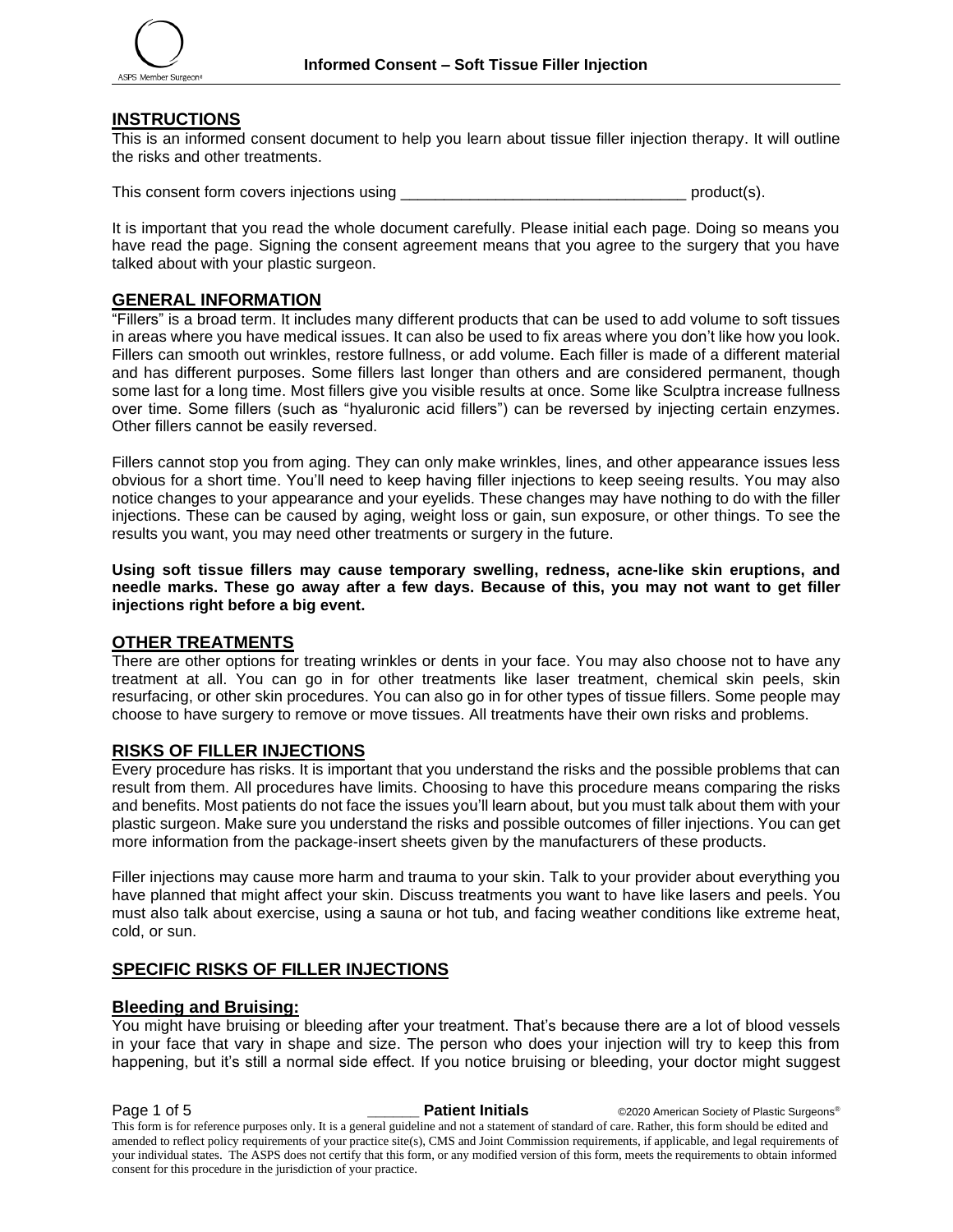

various methods to treat it. You may be asked to wait to see if it goes away. You can use certain creams or medications, or even have surgery if the problem is very bad. Certain medications and supplements can make you more likely to bruise or bleed. Tell your doctor about all the medications and supplements you are taking. It's important to tell your doctor if you're taking aspirin, anti-inflammatory medications, platelet inhibitors, anticoagulants, vitamin E, ginkgo biloba, or any other herbs, supplements, or homeopathic remedies.

## **Scars:**

If you have a history of developing thick or obvious scars (keloids or hypertrophic scars), you should not get filler injections. No studies have shown if it's safe for patients with this kind of scarring to get filler treatments.

#### **Skin Sensitivity and Allergies:**

It's normal to have skin redness, rash, itching, tenderness, or swelling after injections. You may also be allergic to something in the injection. Such allergies can be mild or life-threatening. You can have a reaction to products that you used without any problems in the past. If you have continued or worsening itchiness, redness, tenderness, pain, or swelling after the injection, tell your doctor at once. For some types of fillers, your doctor may give you a "test dose" to check if you're sensitive to the product before the actual treatment.

#### **Infection:**

Although it is rare, you may get a bacterial, fungal, or viral infection after a filler injection. If you get an infection, you may need more treatment, like antibiotics. Herpes simplex virus infections around the mouth can develop after a tissue filler treatment. This can happen even if you don't have a history of herpes.

\_\_\_\_\_I have a history of cold sores (please tell your doctor)

You may need to take specific medications before and after your treatment. This is to prevent issues related to this virus.

#### **Under/Over Correction:**

Soft tissue filler injections to fix wrinkles and problems with the shape of your face may not give you the results you want. The amount of correction made may be less or more. Each person's tissue injection filler process is different and cannot be controlled in the same way. If under-correction occurs, you may be asked to go in for more filler injections. If overcorrection occurs and a hyaluronic acid filler was used, you may be injected with an enzyme to dissolve the filler.

#### **Asymmetry:**

Everyone's face is different on each side. This asymmetry is normal. It may not be possible to get or maintain perfect symmetry with tissue filler injections. Each side of your face might react differently to the treatment. You may need more injections to fix this.

### **Poor Results:**

Filler injections alone may not give you the results you want when it comes to fixing wrinkles or dents in your skin and face. You might not respond well to the treatment. You may need more injections. You may also need surgery or other treatments to get the results you want. Results that you are not happy with may NOT improve with more treatment.

#### **Migration of Filler:**

The filler may move from the original injection site. This may make the area around it look puffy or full. There may also be other side effects.

**Page 2 of 5 Patient Initials COVID-2020** American Society of Plastic Surgeons® This form is for reference purposes only. It is a general guideline and not a statement of standard of care. Rather, this form should be edited and amended to reflect policy requirements of your practice site(s), CMS and Joint Commission requirements, if applicable, and legal requirements of your individual states. The ASPS does not certify that this form, or any modified version of this form, meets the requirements to obtain informed consent for this procedure in the jurisdiction of your practice.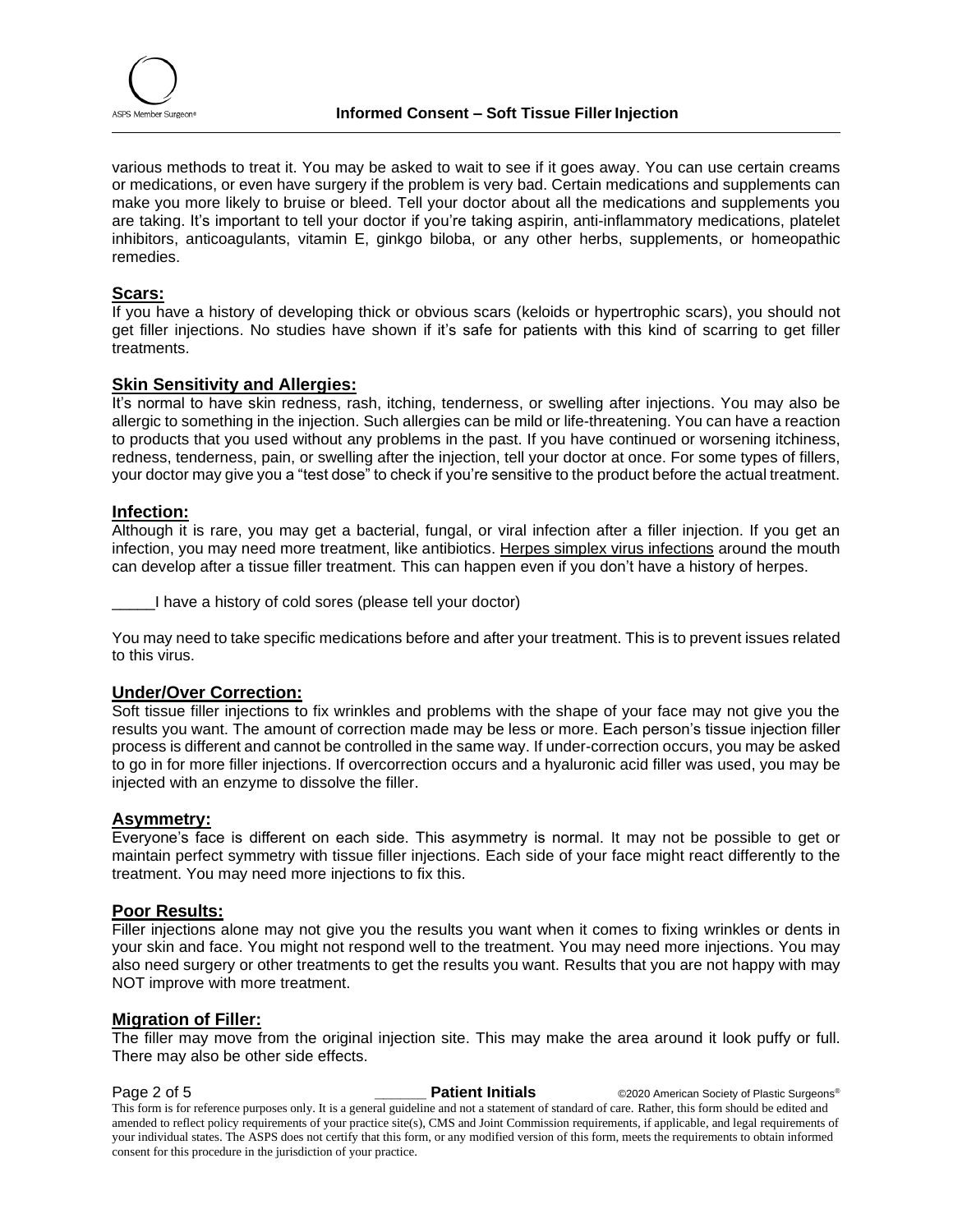

#### **Skin Lumps:**

Lumps may form after filler injections. These may be felt or even seen. They usually go away with time. In some cases, you may feel the injected filler material for a long time after treatment.

#### **Granulomas:**

It's very rare, but you may develop painful bumps in the skin and deeper tissues (called "granulomas") after a filler injection. These may appear weeks or months after your injection. If you notice painful bumps, you might need more treatment. You may be given steroids or enzyme injections to dissolve the filler. You may also have to go in for surgery to fix this.

#### **Leakage of the Filler Material:**

In rare cases, the filler material can leak around your injection site or even through your skin.

#### **Damage to Deeper Structures:**

Deeper structures like nerves and blood vessels may get injured during the injection. These injuries may or may not be permanent.

#### **Skin Necrosis (Tissue Death):**

It is very rare to have skin or tissue death (called "necrosis") after an injection. This can happen either where you got your injection or in an area that wasn't treated. Tissue death can create scars, including ones that look bad. If you have tissue death, you may need more treatment, like wound care or surgery.

#### **Accidental Intra-Arterial Injection:**

In very rare cases, a filler may be accidentally injected into your blood vessels instead of under your skin. This can block your blood flow. The effect of this will vary depending on where the block is. If your skin is affected, you might have skin loss or wounds. If your eye is affected, you may have eyesight problems or go blind. If your brain is affected, you might have a stroke. No one knows the exact risks and problems of accidentally injecting fillers into blood vessels. It is impossible to predict if this will happen.

#### **Antibodies to Fillers:**

Your body may form antibodies to the fillers. If it does, the results of future injections may be less effective. You may also have a reaction to other filler injections. We don't know about other health risks caused by these antibodies.

#### **Unknown Risks:**

We don't know much about the long-term effects of soft tissue fillers beyond a year. Scientists may discover more risk factors or problems related to using soft tissue fillers in the future.

#### **Combination of Procedures:**

As of now, there are no clinical studies showing if tissue fillers can be safely used with Botox or other skin therapies.

#### **Pregnancy and Nursing Mothers:**

There are no animal studies that demonstrate if fillers can hurt a developing baby. We don't know if fillers or the products that are created in the body when it is broken down can show up in human milk. If you are pregnant or nursing a baby, you shouldn't get soft tissue filler treatments.

#### **Drug Interactions:**

We don't know if soft tissue fillers react with other drugs in the body.

**Page 3 of 5 Patient Initials COVID-2020** American Society of Plastic Surgeons®

This form is for reference purposes only. It is a general guideline and not a statement of standard of care. Rather, this form should be edited and amended to reflect policy requirements of your practice site(s), CMS and Joint Commission requirements, if applicable, and legal requirements of your individual states. The ASPS does not certify that this form, or any modified version of this form, meets the requirements to obtain informed consent for this procedure in the jurisdiction of your practice.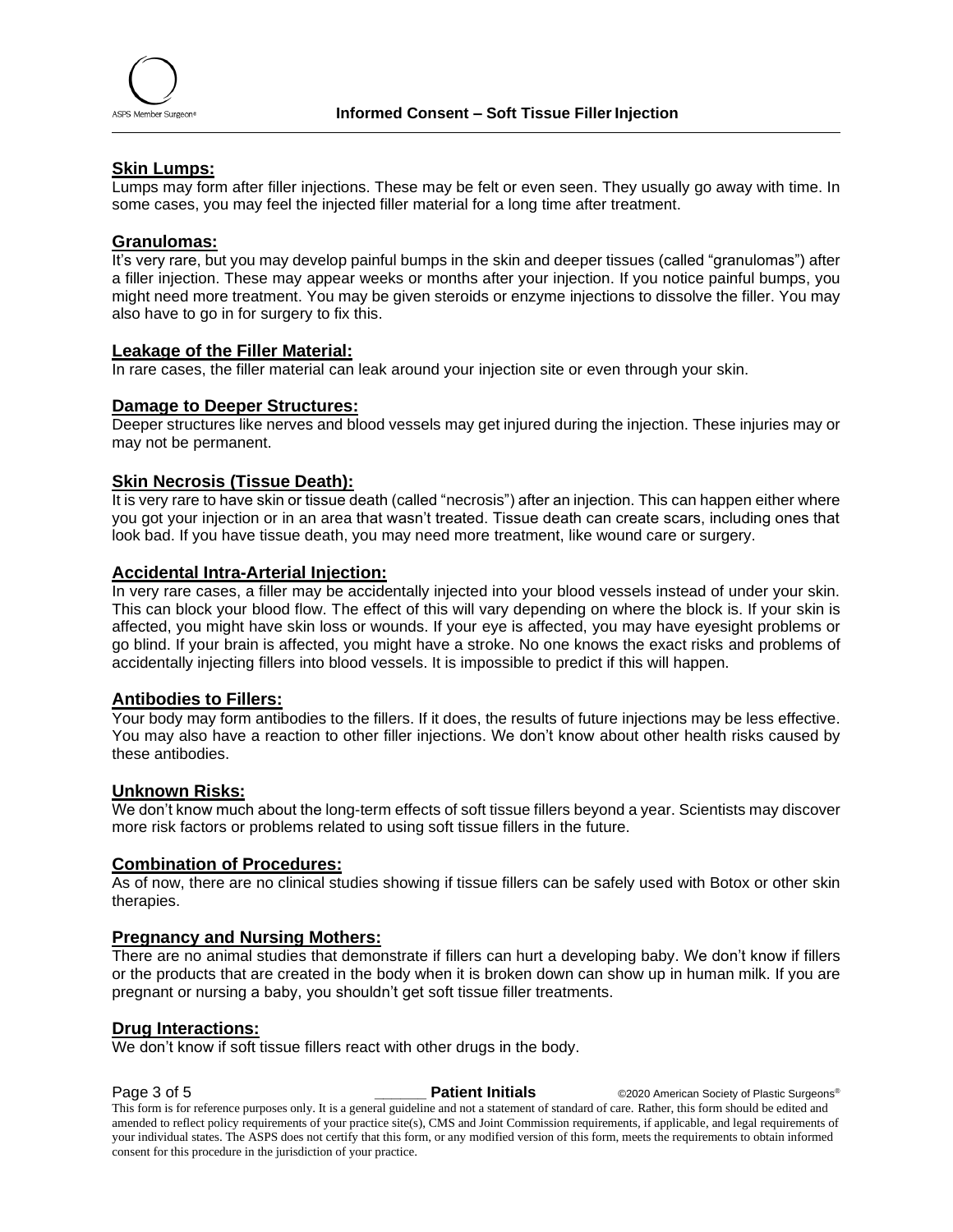

#### **Additional Treatment:**

Many things can affect the results of your filler injections. Even though the risks and problems described here are rare, they sometimes happen to people who get soft tissue filler injections. You may have other problems and risks. These are even more rare. If you have problems after your procedure, you may need more treatment or surgery. Although most people will see good results, there is no guarantee for the results.

#### **GENERAL WARNING:**

Dermal fillers should NOT be used if you have any of the following issues:

- Skin is infected or swollen. You should have your soft tissue filler injection only after the swelling is under control.
- Skin is prone to scarring (keloids) and/or thick scarring (hypertrophic scars)
- Known bleeding disorder
- History of severe allergies or shock
- Known allergy to collagen or eggs
- Known allergy to any animal product
- Known allergy to lidocaine
- Known allergy to any bacteria

There are no controlled clinical studies that suggest if it's safe to use tissue fillers for a long period of time.

We don't know if it's safe to use these products during pregnancy, while nursing, or if you're under 18 years old.

#### **DISCLAIMER**

Informed consent documents give you information about a surgery you are considering. These documents explain the risks of that surgery. They also discuss other treatment options, including not having surgery. This document is made after a full review of scientific literature and clinical practices. They describe a range of common risks and other forms of management of a disease.

However, informed consent documents can't cover everything. Your plastic surgeon may give you more or different information. This may be based on the facts of your case.

Informed consent documents are not meant to define or serve as the standard of medical care. Standards of medical care are determined based on the facts involved in an individual case. They may change with advances in science and technology. They can also change with the way doctors practice medicine.

### **It is important that you read the above information carefully and get all your questions answered before signing the consent agreement on the next page.**

**Page 4 of 5** *Patient Initials* **CO2020 American Society of Plastic Surgeons<sup>®</sup>** 

This form is for reference purposes only. It is a general guideline and not a statement of standard of care. Rather, this form should be edited and amended to reflect policy requirements of your practice site(s), CMS and Joint Commission requirements, if applicable, and legal requirements of your individual states. The ASPS does not certify that this form, or any modified version of this form, meets the requirements to obtain informed consent for this procedure in the jurisdiction of your practice.